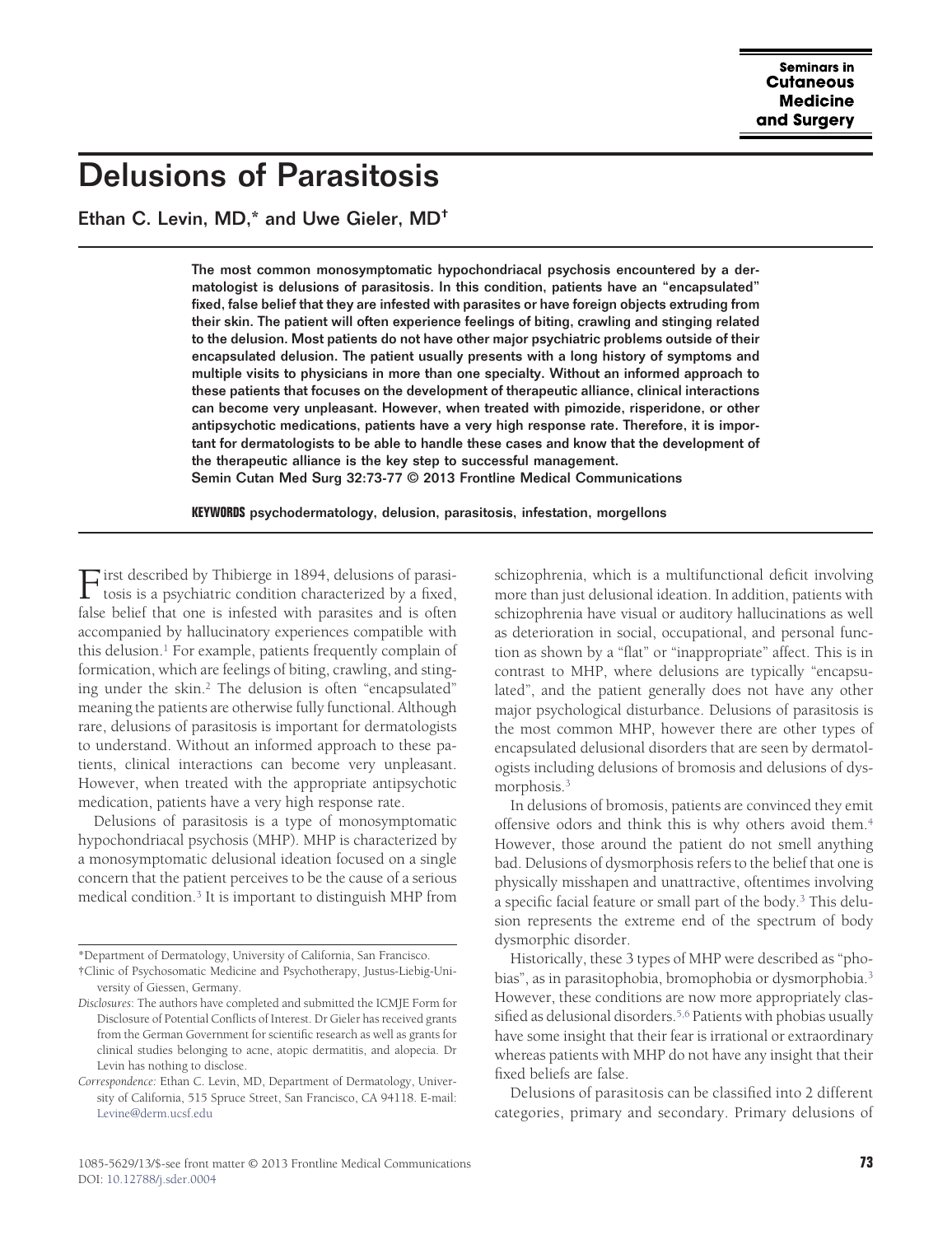parasitosis is an idiopathic disorder that meets the International Classification of Diseases  $10<sup>th</sup>$  revision criteria for persistent delusional disorder and the Diagnostic and Statistical Manual of Mental Disorders, revision IV for delusional disorder, somatic type[.7](#page-4-5) Secondary delusions of parasitosis, or conditions that mimic delusions of parasitosis, arise from another medical condition affecting the central nervous system. These conditions include cerebrovascular accidents, cardiovascular disease, B12 deficiency, diabetes, schizophrenia, depression and others[.7,8](#page-4-5) Toxic ingestion of substances such as cocaine and amphetamines can also lead to secondary delusions of parasitosis. Conditions that mimic delusions of parasitosis usually are not treated with antipsychotics. Rather, the underlying cause is treated.

## **Epidemiology**

Even though delusions of parasitosis is the most common MHP encountered by dermatologists, the overall prevalence of the disorder is low. In a study by Pearson et al that surveyed Northern California residents, the prevalence of delusions of parasitosis was reported as 3.65 cases per 100,000 respondents[.9](#page-4-6)

Although delusions of parasitosis is infrequently encountered, it does tend to affect specific age groups. The average age of onset is in the 5<sup>th</sup> or 6<sup>th</sup> decade of life and is at least twice as common in women than in men[.9,10](#page-4-6) These patients tend to be from higher socioeconomic classes. Delusions of parasitosis can also affect young patients and the number of men and women are equally affected in this population. The younger patients are often from lower socioeconomic classes and have increased likelihood of substance abuse.<sup>11</sup>

People that cohabit with someone with delusions of parasitosis can share the same delusion. This is known as "folie a deux" and occurs in 5%-15% of cases. The person who first develops the delusion is known as the inducer and persuades others in the household to share in the delusional belief. Treatment of the inducer usually results in the spontaneous recovery of the other affected person(s)[.7](#page-4-5)

## **Pathogenesis**

There are 2 hypotheses to explain the development of delusions of parasitosis in primary disease:

- $\blacksquare$  The patient has a hallucinatory perception, such as a biting or stinging feeling, which leads to a fixed false belief about the origin of the perception (ie, from insects).
- $\blacksquare$  The patient is primarily delusional, which causes the patient to perceive feelings associated with the delusion. For example, the patient believes that he or she is infested with insects and as a result perceives feelings of biting or stinging.<sup>12</sup>

Secondary delusions of parasitosis arise from another medical condition that affects the central nervous system, such as a cerebrovascular accident or diabetes. How the primary disease process actually leads to the development of delusions of parasitosis is unknown. However, one study shows an association between secondary delusions of parasitosis and brain lesions located in the putamen.<sup>8,13</sup> In this retrospective study, of the 8 patients with secondary delusions of parasitosis (except for those with another psychiatric disorder), 8 had macroscopic brain lesions as seen on cranial magnetic resonance imaging or computed tomography imaging. The lesions were most commonly found in the putamen of the basal ganglia. The investigators did not see any brain lesions in the other 9 patients, 5 of which had primary delusions of parasitosis and 4 who had secondary delusions of parasitosis from another psychiatric condition[.8](#page-4-9)

## Clinical Presentation

The clinical presentation of delusions of parasitosis commonly includes a long history of symptoms with multiple visits to physicians in more than one specialty.<sup>14</sup> In many cases, the patient will have made an attempt at getting rid of the parasites with antiparasitic agents, hiring exterminators, or even moving to a different home.<sup>15</sup> Oftentimes the infestation is blamed on a particular inciting life event.

It is common for patients to present with evidence of the perceived infestation in the form of hair, garment fibers or pieces of skin stored in small bags or containers (known as the "ziplock" sign or in the past, the "matchbox" sign). $2,16$  The patients' delusions are usually narrow in focus, as on a particular parasite, but can be fixated on other objects. For example, Morgellon's disease is a type of delusions of parasitosis often involving fibers extruding from the skin and orifices of patients[.17](#page-4-12) Morgellon's is a lay term that is widely used by patients, but has never been officially defined or accepted by the medical establishment.

The skin findings in delusions of parastitosis can range from normal-appearing skin to excoriation, lichenification, prurigo nodularis, erosions or ulceration. Any positive findings are self-induced from the patients' attempts to dig out the "parasites".

## Differential Diagnosis

The differential diagnosis for delusions of parasitosis spans both dermatologic and psychiatric conditions. It is important to first rule out a true primary skin disorder.<sup>18</sup> For example, difficult-to-diagnose scabies or transient acantholytic dermatosis (Grover's) can be mistakenly diagnosed as delusions of parasitosis. In these cases, the primary lesion can be hidden by excoriations. Therefore, a careful physical exam should always be performed to search for any nonexcoriated, primary lesions suitable for biopsy.

Cutaneous dysesthesia is one of the most common diagnoses in patients initially suspected to have delusions of parasitosis.<sup>19</sup> Cutaneous dysethesia usually manifests as formication, which is a sensation of biting, crawling, or stinging that can occur in the absence of delusions of infestation. Most cases of formication are primary and idiopathic. Rarely, the sensations are secondary to an underlying neurological disorder[.2](#page-4-1)

If untreated, some patients with formication may gradually come to believe that their symptoms are due to an infestation.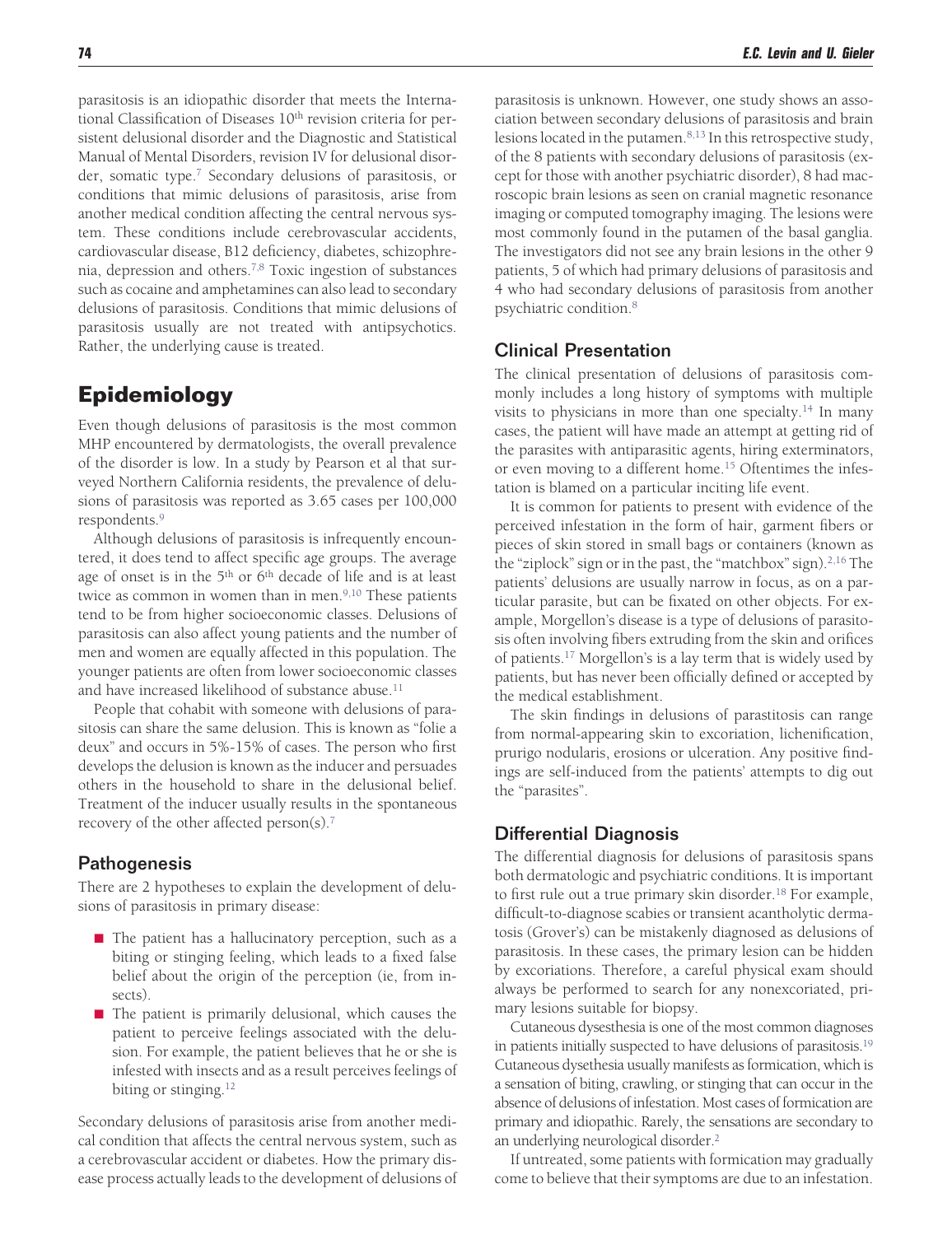In the authors' opinion, it is critical to treat these patients with an appropriate antipsychotic agent as soon as possible to prevent the progression to delusional ideation. In order to be truly delusional, one must have a fixed belief that there is an infestation. Pimozide or risperidone is usually successful in treating formication even if the patient is not delusional.

Other patients experience formication as a result of substance abuse, especially with amphetamines or cocaine. These substances can produce symptoms identical to those seen in delusions of parasitosis. In fact, formication is a wellknown side effect among drug users and is colloquially referred to as "cocaine bugs"[.20](#page-4-15) Among patients who experience these symptoms, relief only occurs upon cessation of the substance.<sup>20</sup>

Another differential diagnoses for delusions of parasitosis is any condition that mimics delusions of parasitosis ("secondary delusions of parasitosis").<sup>21</sup> For example, the delusion may be a manifestation of paranoia in a schizophrenic patient. Other conditions that can mimic delusions of parasitosis include B12 deficiency or abnormal thyroid function. In all of the above cases, treatment is determined by the underlying primary disorder.

The clinician must use his or her best clinical judgment to determine whether the patient is truly delusional. True delusions represent the extreme in a spectrum of thought pattern, which also includes normal ideation, overvalued ideas, and delusional ideation. Patients with overvalued ideas overemphasize one particular viewpoint but have the ability to consider others. Patients with delusional ideation are fixed in their beliefs, however may have minimal insight that other perspectives exist. Anything less than a truly delusional patient can be counseled and reassured with rational evidence such as a negative skin exam, culture, or microscopic exam.<sup>2</sup> However, this evidence will not be enough to satisfy a truly delusional patient, where antipsychotic therapy is often required.

## **Management**

We break down the approach to complex patients with delusions of parasitosis into the following simple steps:

- $\blacksquare$  establish therapeutic alliance,
- perform a thorough history and physical exam, and
- **provide** initiation and maintenance pharmacologic therapy.

Therapy should only be considered once secondary causes of delusions of parasitosis have been ruled out.

## Establish Therapeutic Alliance

The first step in establishing therapeutic alliance is to have a positive mindset, and to be prepared for a negative, defensive and paranoid patient that has visited numerous doctors, tried numerous treatments unsuccessfully, and is skeptical of the medical profession[.22](#page-4-17) One effective tactic is to treat the patient like a "VIP" and let them know they are special patients requiring extra time. Another strategy is to use similar terminology as the patient, many of which will refer to their disease as Morgellon's. Using this term is your discussion with the patient can be helpful in building rapport.<sup>23</sup>

Once in the room, maintain control with a structured interaction. Do not confront the patient's delusion as a primarily psychiatric disorder as this can lead to an unpleasant interaction that may become a barrier to treatment. The patient may get defensive and think his or her skin condition is being brushed aside as a psychological problem.

It is equally important to avoid confirming the patient's delusion. The more support the patient's delusion has, the more fixed it becomes. By asking targeted questions, determine whether the patient's primary concern is to convince others about his or her delusional beliefs or to no longer have symptoms of formication. Patients who are most focused on symptom relief are oftentimes open to therapy. In contrast, patients who are most interested in convincing others about the validity of their delusion are usually not open to therapy other than that which clearly kills an organism. Either way, these patients usually require many visits to establish therapeutic rapport before medication can be discussed. Therefore, the physician should not feel pressured to talk about antipsychotics on the first visit.

## History and Physical Exam

Address the patient's complaint seriously and perform a thorough physical exam. Pay attention to whatever "specimens" are brought in by the patient. If this proves too cumbersome because of the messiness of the "specimen" brought in by the patient, provide the patient with some glass slides to take home. Instruct the patient to put clear plastic tape over the specimens (*not* the usual matted Scotch tape) on the slide and bring them to the next visit. Most frequently, pieces of skin, fibers or hair are brought in. The glass slide technique is a time-efficient and hygienic way to address the patient's concern. After examining the specimens, discuss the results with the patient without confirming the delusion. Once the patients believe the clinician agrees with them, they become increasingly difficult to treat. Finally, offer to return the specimen to the patient. Some patients are very emotionally invested in the specimen they have collected.

In addition to bringing in a specimen as proof their infestation, some patients may request a skin biopsy of one of their lesions. This can be performed at the discretion of the physician, especially to build rapport with the patient and to avoid a power struggle which may endanger rapport.

When clinical suspicion warrants, consider performing laboratory tests to rule out some of the secondary causes of delusions of parasitosis[.24](#page-4-19) Some of these tests include: complete blood count (CBC) with differential, serum electrolytes, liver function tests, thyroid function tests, serum calcium, blood glucose, serum creatinine, Vitamin B12, folate, urinalysis, urine toxicology, HIV and Raid Plasma Reagin.

## Pharmacologic Therapy

Traditionally, the treatment of choice for delusions of parasitosis is pimozide (Orap).<sup>25</sup> This medication is a centrally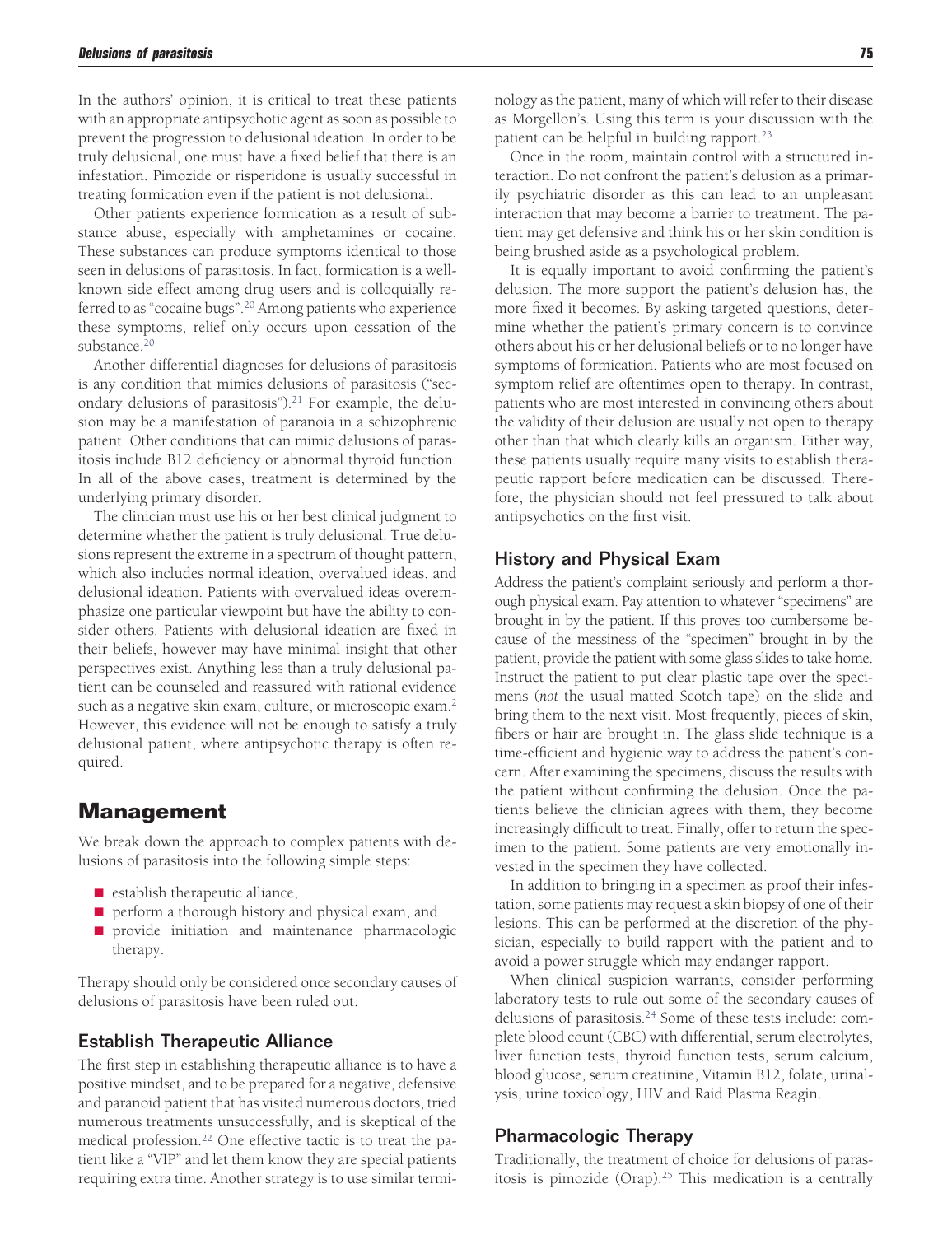acting dopamine antagonist that primarily blocks D2 and 5HT2 receptors.<sup>26</sup> Other antipsychotics, including risperidone (Risperdal) and olanzapine (Zyprexa), are becoming increasingly more popular in treating delusions of parasitosis due to similar efficacy and more favorable side effect profiles[.27](#page-4-22) However, in the United States, pimozide is unique because it does not have an Food and Drug Administration (FDA) indication for the treatment of a psychiatric disorder; the only FDA indication is in the treatment of Tourette's syndrome. As a result, patients are more accepting of this medication since it is not typically prescribed as an antipsychotic. In addition, the only randomized trials investigating the treatment of delusions of parasitosis used pimozide[.28](#page-4-23)

Pharmacologic therapy can be discussed once adequate therapeutic rapport has been developed. A pragmatic approach is to present pimozide as "trial and error" treatment which is very effective at decreasing or eliminating the patient's mysterious condition of unknown etiology[.2](#page-4-1) This approach avoids discussion of the medication as an antipsychotic which can cause most delusional patients to reject the treatment. As stated earlier, pimozide has no psychiatric indication in the United States; the official FDA indication is Tourette's syndrome. It can be helpful to explain to patients that they are not being treated for this condition.

When starting pimozide, the medication should be carefully titrated to reach a therapeutic response. Begin the patient at 1 mg daily, increasing by 1 mg increments every 2 or 3 weeks until optimal clinical response or the patient is up to 5 mg/day, usually enough for the patient to expect great improvement[.26](#page-4-21) Clinical response should be measured by the improvement in symptoms of formication and agitation. The patient generally does not relinquish the delusion of infestation, but often will experience great relief and may even feel "cured" of the condition.

Possible side effects of pimozide include extrapyramidal side effects and QT prolongation.<sup>26</sup> As a result, a baseline EKG may be performed, especially if the patient is elderly or has a history of arrhythmia. The EKG may then be repeated when the patient has reached the therapeutic dose. If the corrected QT interval is prolonged to 520 milliseconds (or 25% beyond baseline), a dose reduction is recommended[.19](#page-4-14)

One possible extrapyramidal side effect is akathisia, a subjective feeling of inner restlessness. Akathisia often manifests as pacing, fidgeting, foot tapping and/or an overall inability to remain still[.26](#page-4-21) Another possible side effect is muscle stiffness. In order to help with these extrapyramidal side effects, patients can take diphenhydramine (Benadryl) 25 mg 3 times a day as needed or benztropene (Cogentin) 1 to 2 mg every 6 hours as needed. Patients should be counseled about the possibility akathisia and be prepared with one of these medications before starting pimozide. If the side effects are controlled, it is even okay to increase the dose of pimozide gradually.

Once the patient has achieved an optimal clinical response, maintain the dosing for 2 to 3 months. At this point, one can attempt to taper pimozide 1 mg every 1 to 4 weeks, titrating to the minimum effective dose or off the medication altogether. A reasonable expectation for the total length of therapy is 5 to 6 months.<sup>2,25</sup> If delusions recur, pimozide can be restarted and titrated as above to control the episode. Treating on an episodic basis in patients with recurrent disease is preferred. This is done to limit the incidence of tardive dyskinesia, which is a rare side effect associated with longterm use of low-dose typical antipsychotics. Tardive dyskinesia is characterized by repetitive, involuntary, and purposeless movements such as lip smacking, lip puckering, or tongue protrusion. Rarely, some patients develop involuntary movements of the mouth after tapering off pimozide. These movements are known as withdrawal dyskinesia, and are distinguished from tardive dyskinesia in that they are time limited.<sup>2</sup> Tardive dyskinesia from pimozide use in delusions of parasitosis has not been reliably described in medical literature.<sup>29,30</sup>

In addition to the risk of side effects, Pimozide also has the risk of drug-drug interactions. These interactions are thought to be related to medications that affect cytochrome P450 3A[.15](#page-4-11) As a result, the FDA has listed the following medications as contraindicated due increased risk for prolonged QT interval: macrolide antimicrobials (ie, azithromycin, erythromycin), azole antifungals, protease inhibitors, and zileuton[.25](#page-4-20) Grapefruit juice is also an inhibitor of cytochrome P450 3A and should be avoided when taking pimozide.

Other possible therapies for delusions of parasitosis include second generation antipsychotics like risperidone (Risperdal) and olanzapine (Zyprexa)[.31](#page-4-25) Risperidone, like pimozide, should be started at 1 mg daily, and increased every 5 to 7 days to a total of 3 mg to 6 mg daily divided into 2 doses[.26](#page-4-21) After the titration, the total dose can be taken at bedtime. The most common side effects from risperidone include rhinitis, dizziness and anxiety. The medication is also associated with dose-dependent sedation, fatigue and QT interval prolongation.

Another second generation antipsychotic which has been shown to be effective in treating delusions of parasitosis is olanzapine[.16](#page-4-26) This medication is started at 5 mg to 10 mg daily and increased to 10 mg to 15 mg daily. The most common side effects include sedation, anticholinergic effects (dry mouth, blurry vision, urinary hesitation, constipation), and weight gain[.26](#page-4-21)

Even though starting treatment in delusions of parasitosis can present a clinical challenge, response to treatment is usually robust. In a systematic review of 1,233 cases of delusions of parasitosis treated with an antipsychotic agent, 50% showed complete remission.<sup>32</sup> An even higher rate of remission was reported by a retrospective study in which 12 of 15 patients treated with antipsychotics achieved complete remission[.8](#page-4-9) The increased rate of remission in this study may be due to the emphasis placed on development of therapeutic rapport. For example, the treatment team included dermatologists, psychiatrists, and patients' spouses working together in the same office to optimally manage the patient.

In conclusion, delusion of parasitosis is an important condition for the dermatologist to know how to handle as these patients present a real challenge for proper management. However, once a therapeutic alliance is established, the